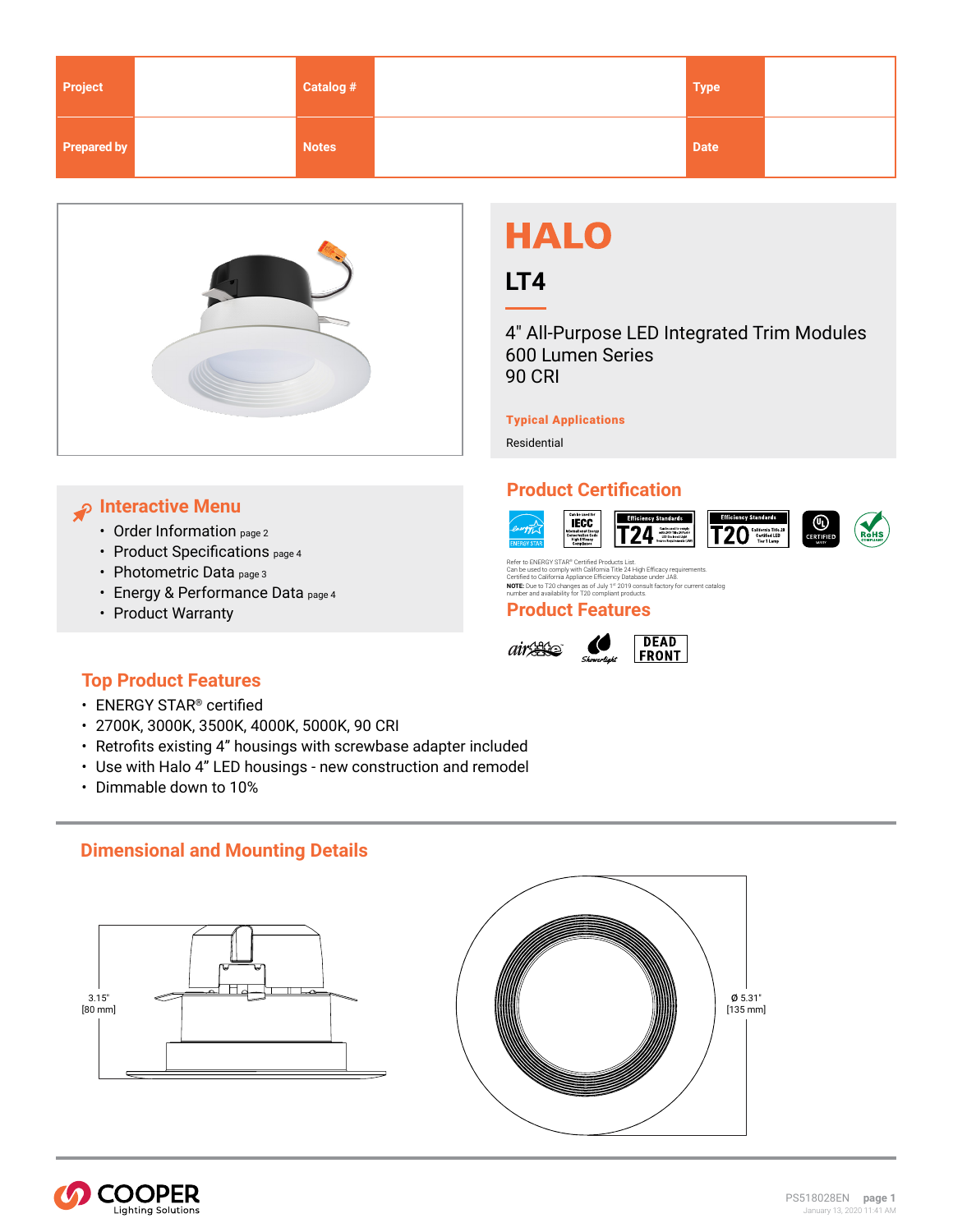# <span id="page-1-0"></span>**Order Information**

## SAMPLE ORDER NUMBER: **LT460WH6930R**

A complete luminaire consists of a housing and a LED integrated trim, order separately.

| <b>Module</b>                           | <b>Finish</b>      | Lumens                                                          | <b>CRI/CCT</b>                                                                                                                                                                        | Packaging          | <b>T20 Compliant</b> |
|-----------------------------------------|--------------------|-----------------------------------------------------------------|---------------------------------------------------------------------------------------------------------------------------------------------------------------------------------------|--------------------|----------------------|
| Module                                  | <b>Finish</b>      | <b>Lumens</b>                                                   | <b>CRI/CCT</b>                                                                                                                                                                        | <b>Accessories</b> |                      |
| <b>LT460</b> = $4"$ integrated LED trim | $WH =$ matte white | 6 = 600 lumen series (nominal). See table<br>below for details. | 927 = 90 CRI (minimum), 2700K CCT<br>930 = 90 CRI (minimum), 3000K CCT<br>935 = 90 CRI (minimum), 3500K CCT<br>940 = 90 CRI (minimum), 4000K CCT<br>950 = 90 CRI (minimum), 5000K CCT | $R = Recvclable$   | -CA = California     |

#### **Accessories**

|                                                                                            | Accessories |  |  |
|--------------------------------------------------------------------------------------------|-------------|--|--|
| <b>HE26LED</b> = Replacement medium base (E26) screw base adapter (one included with unit) |             |  |  |

#### **Housing Compatibility**

**Compatible Halo LED Housings with LED Luminaire Connector (high-efficacy compliant – Title 24)**

**Halo LED H995ICAT** = 4" IC, airtight shallow new construction housing, LED, 120 - 277V **H995RICAT** = 4" IC, airtight shallow remodeler housing, LED, 120 - 277V **H245RICAT** = 4" IC, airtight ultra-shallow remodeler housing, LED, 120 - 277V

#### **Housing Compatibility**

**Compatible Halo Incandescent E26 Screwbase Housings**

**Halo LED Housings H995ICAT** = 4" IC, airtight shallow new construction housing, LED, 120 - 277V<br>**H99RTAT** = 4" non-IC, airtight shallow remodeler housing, E26, 120V **H99RTAT** = 4" non-IC, airtight shallow remodeler housing, E26, 120V<br>**E4ICATSB =** 4" non-IC, airtight shallow new construction housing, adjustable socket bracket, E26, 120V<br>**E4TATSB =** 4" non-IC, airtight shallow new const **E4RTATSB** = 4" non-IC, airtight shallow remodeler housing, adjustable socket bracket, E26, 120V

#### **Housing Compatibility**

**Compatible All-Pro Incandescent E26 Screwbase Housings**

# **All-Pro 4-Inch ET400ATSB** = 4" All-Pro **ET400RATSB** = 4" All-Pro **ET400ATSB** = 4" All-Pro

**LT4 Series LED Retrofit is UL Classified for retrofit in the following 4" recessed housings:**<br>The LT Series LED light module - trim combination is UL/cUL Listed or UL Classified for use with any 4" diameter recessed housi

62.3 in3 in addition to those noted above.

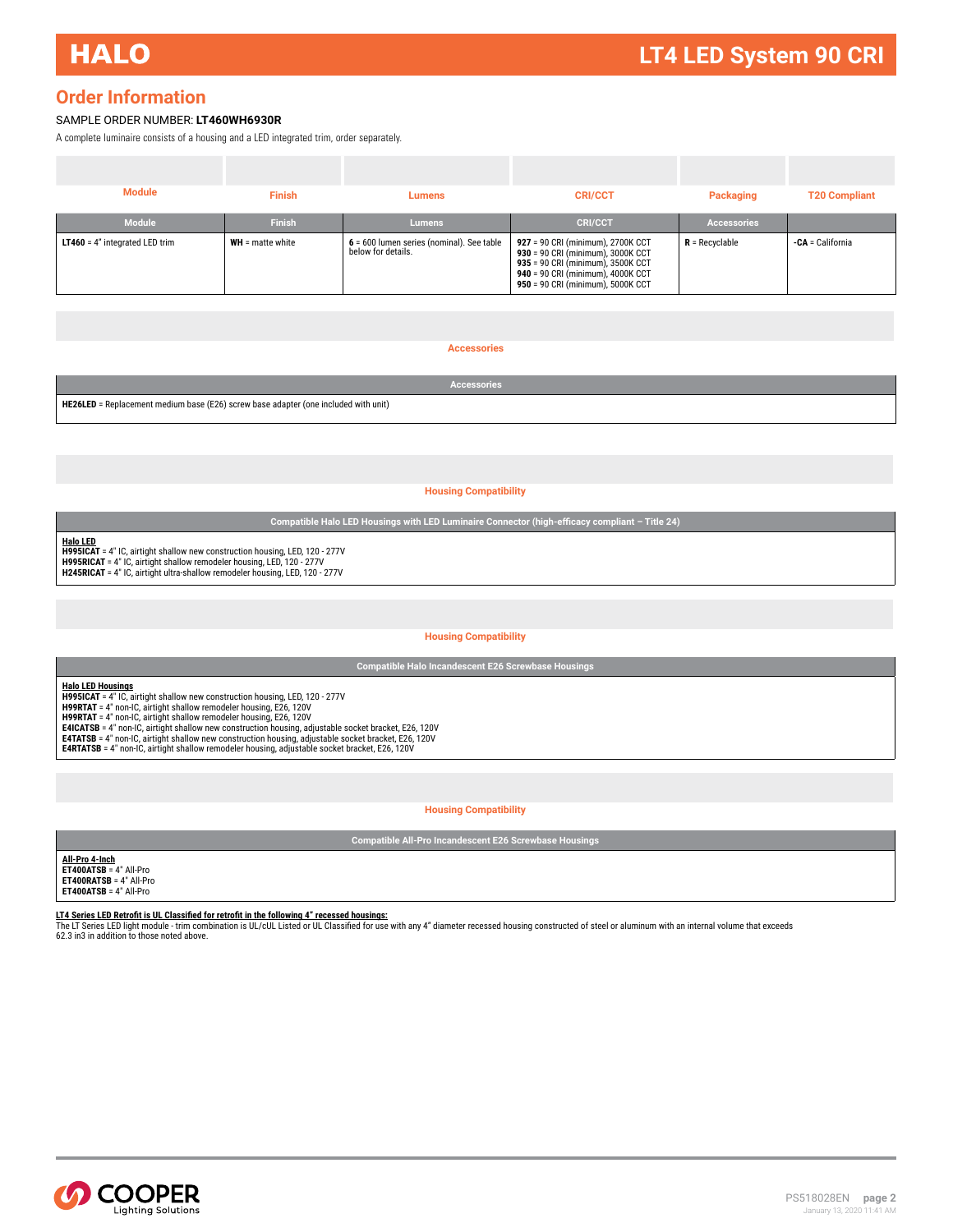# <span id="page-2-0"></span>**HALO**

# **Product Specifications**

| LT460WH6927R - 91 CRI                                                                                                 |                                       |  | LT460WH6930R - 91 CRI |                                                                                                     |                |                                       |
|-----------------------------------------------------------------------------------------------------------------------|---------------------------------------|--|-----------------------|-----------------------------------------------------------------------------------------------------|----------------|---------------------------------------|
| <b>PRODUCT</b><br><b>SPECIFICATIONS</b>                                                                               |                                       |  |                       | <b>SPECIFICATIONS</b>                                                                               | <b>PRODUCT</b> |                                       |
| Lumens                                                                                                                | 630                                   |  |                       | Lumens                                                                                              |                | 620                                   |
| <b>Watts</b>                                                                                                          | 8.2                                   |  |                       | <b>Watts</b>                                                                                        |                | 8.3                                   |
| <b>Lumens Per Watt (Efficacy)</b>                                                                                     | 76.83                                 |  |                       | <b>Lumens Per Watt (Efficacy)</b>                                                                   |                | 74.7                                  |
| <b>Color Accuracy (CRI)</b>                                                                                           | 91                                    |  |                       | <b>Color Accuracy (CRI)</b>                                                                         |                | 91                                    |
| <b>Light Color (CCT)</b><br>Correlated Color Temperature (CCT)<br>warm white<br>soft white<br>3000K<br>4500K<br>2700K | <b>2700K</b><br>bright white<br>6500K |  | 2700K                 | <b>Light Color (CCT)</b><br>Correlated Color Temperature (CCT)<br>soft white<br>warm white<br>3000K | 4500K          | 3000K<br><b>bright</b> white<br>6500K |

LT460WH6935R - 93 CRI

| <b>PRODUCT</b><br><b>SPECIFICATIONS</b>                        |                       |  |
|----------------------------------------------------------------|-----------------------|--|
| Lumens                                                         | 630                   |  |
| <b>Watts</b>                                                   | 8.2                   |  |
| <b>Lumens Per Watt (Efficacy)</b>                              | 76.83                 |  |
| <b>Color Accuracy (CRI)</b>                                    | 93                    |  |
| <b>Light Color (CCT)</b><br>Correlated Color Temperature (CCT) | 3500K                 |  |
|                                                                |                       |  |
| warm white<br>soft white<br>4500K<br>2700K<br>3000K            | bright white<br>6500K |  |

LT460WH6940R - 94 CRI



LT460WH6927R-CA - 90 CRI

**Lumens Per Watt (Efficacy)** 

**Color Accuracy (CRI)** 

**Light Color (CCT)** 

**PRODUCT<br>SPECIFICATIONS** 

651

 $\overline{7}$ 

 $92.4$ 

 $90\,$ 

**6500M** 

2700K

LT460WH6950R - 95 CRI

| <b>PRODUCT</b><br><b>SPECIFICATIONS</b>                                 |                       |  |  |
|-------------------------------------------------------------------------|-----------------------|--|--|
| Lumens                                                                  | 675                   |  |  |
| <b>Watts</b><br>8.3                                                     |                       |  |  |
| <b>Lumens Per Watt (Efficacy)</b><br>81.33                              |                       |  |  |
| 95<br><b>Color Accuracy (CRI)</b>                                       |                       |  |  |
| 5000K<br><b>Light Color (CCT)</b><br>Correlated Color Temperature (CCT) |                       |  |  |
|                                                                         |                       |  |  |
| soft white<br>warm white<br>3000K<br>4500K<br>2700K                     | bright white<br>6500K |  |  |

Lumens Watts





LT460WH6950R-CA - 91 CRI

warm white soft white bright white

| PRODUCT<br>SPECIFICATIONS                                      |                       |  |
|----------------------------------------------------------------|-----------------------|--|
| Lumens                                                         | 757                   |  |
| <b>Watts</b>                                                   | 7.1                   |  |
| <b>Lumens Per Watt (Efficacy)</b>                              | 106.1                 |  |
| <b>Color Accuracy (CRI)</b>                                    | 91                    |  |
| <b>Light Color (CCT)</b><br>Correlated Color Temperature (CCT) | 5000K                 |  |
|                                                                |                       |  |
| warm white<br>soft white<br>2700K<br>3000K<br>4500K            | bright white<br>6500K |  |

# **Photometric Data**

**LT4 Photometric\***

|                                                                     | LT460WH6930R                 |                                                                                 |  |
|---------------------------------------------------------------------|------------------------------|---------------------------------------------------------------------------------|--|
| <b>Luminaire lumens</b>                                             | 620                          |                                                                                 |  |
|                                                                     | <b>Input watts</b>           |                                                                                 |  |
|                                                                     | LER (LPW)                    | 74.7                                                                            |  |
|                                                                     | $0 - 180$                    | 1.16                                                                            |  |
| <b>Spacing</b><br><b>Criteria</b>                                   | 90-270                       | 1.16                                                                            |  |
|                                                                     | Diagonal                     | 1.23                                                                            |  |
|                                                                     | <b>Beam angle (degrees)</b>  | 89                                                                              |  |
|                                                                     | <b>Field angle (degrees)</b> | 137.4                                                                           |  |
| <b>Zonal lumen</b>                                                  | <b>Lumens</b>                |                                                                                 |  |
| $0 - 30$                                                            | 214                          | 37.3                                                                            |  |
| $0 - 40$                                                            | 339                          | 58.9                                                                            |  |
| $0 - 60$                                                            | 517                          | 90                                                                              |  |
| $0 - 90$                                                            | 575                          | 100                                                                             |  |
| $70^{\circ}$<br>60°<br>$50^{\circ}$<br>$40^{\circ}$<br>$30^{\circ}$ |                              | 70 <sup>°</sup><br>$60^{\circ}$<br>$50^{\circ}$<br>$40^{\circ}$<br>$30^{\circ}$ |  |

 $^{\star}$  Tested in accordance with IES LM63. Field results may vary.

## **LT4-CA Photometric\***



 $^{\star}$  Tested in accordance with IES LM63. Field results may vary.